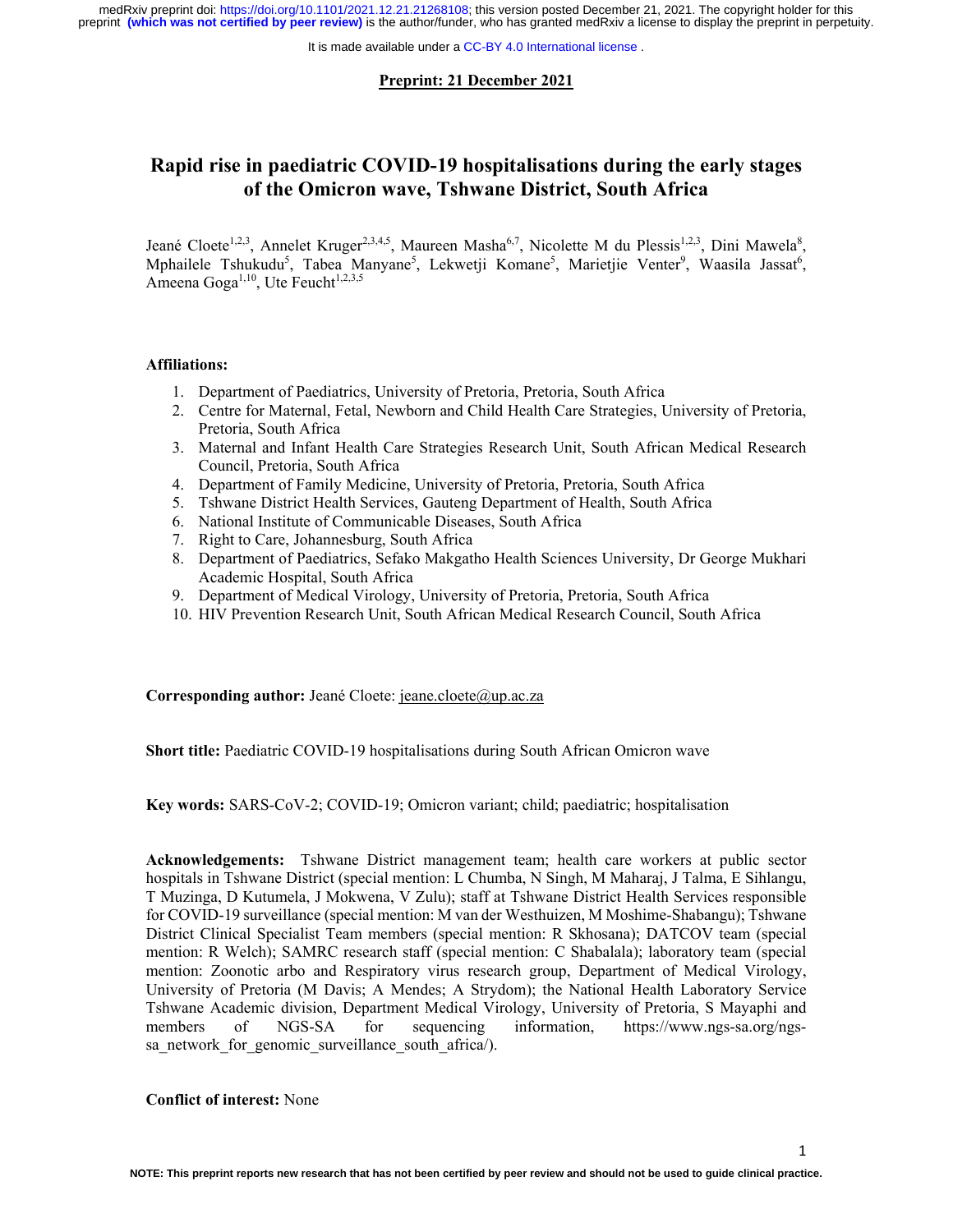It is made available under a CC-BY 4.0 International license.

**Funding:** The South African Medical Research Council is acknowledged for funding of the SA COVID kids study and staff time (AG). The Zoonotic Arbo and Respiratory virus Research Programme is funded through the African Network for improved Diagnostics, Epidemiology and Management of Common Infectious Agents – ANDEMIA, COVID-19 fund, (G7 global Health fund). NGS-SA is Funded by the Department of Science & Innovation (DSI) and the South African Medical Research Council (SAMRC).

# **Research in context:**

# **Evidence before the study**

The announcement of the new Omicron (B.1.1.529) variant of the SARS-CoV-2 virus was made on 24 November 2021. Clinical characteristics, and disease profiles of children with COVID-19 before the arrival of Omicron have been described in the literature.

# **Added value of the study**

This study describes the rapid rise in paediatric COVID-19-associated hospitalisations in Tshwane District in the Gauteng Province of South Africa – one of the first known epicentres of the new Omicron variant of the SARS-CoV-2 virus. The clinical picture as well as the steep increase in paediatric positivity rates and hospitalizations are described in detail from the perspective of a large South African health district, providing a broad overview on how the Omicron variant affects the paediatric population.

## **Implication of all available evidence**

This study describes the clinical picture and outcomes in children in the current wave of SARS-CoV-2 Omicron variant infections by incorporating data from 42 hospitals at all levels of care in a large district within the South African health system. This provides novel paediatric data to assist global preparation for the impact of the Omicron variant in the paediatric setting.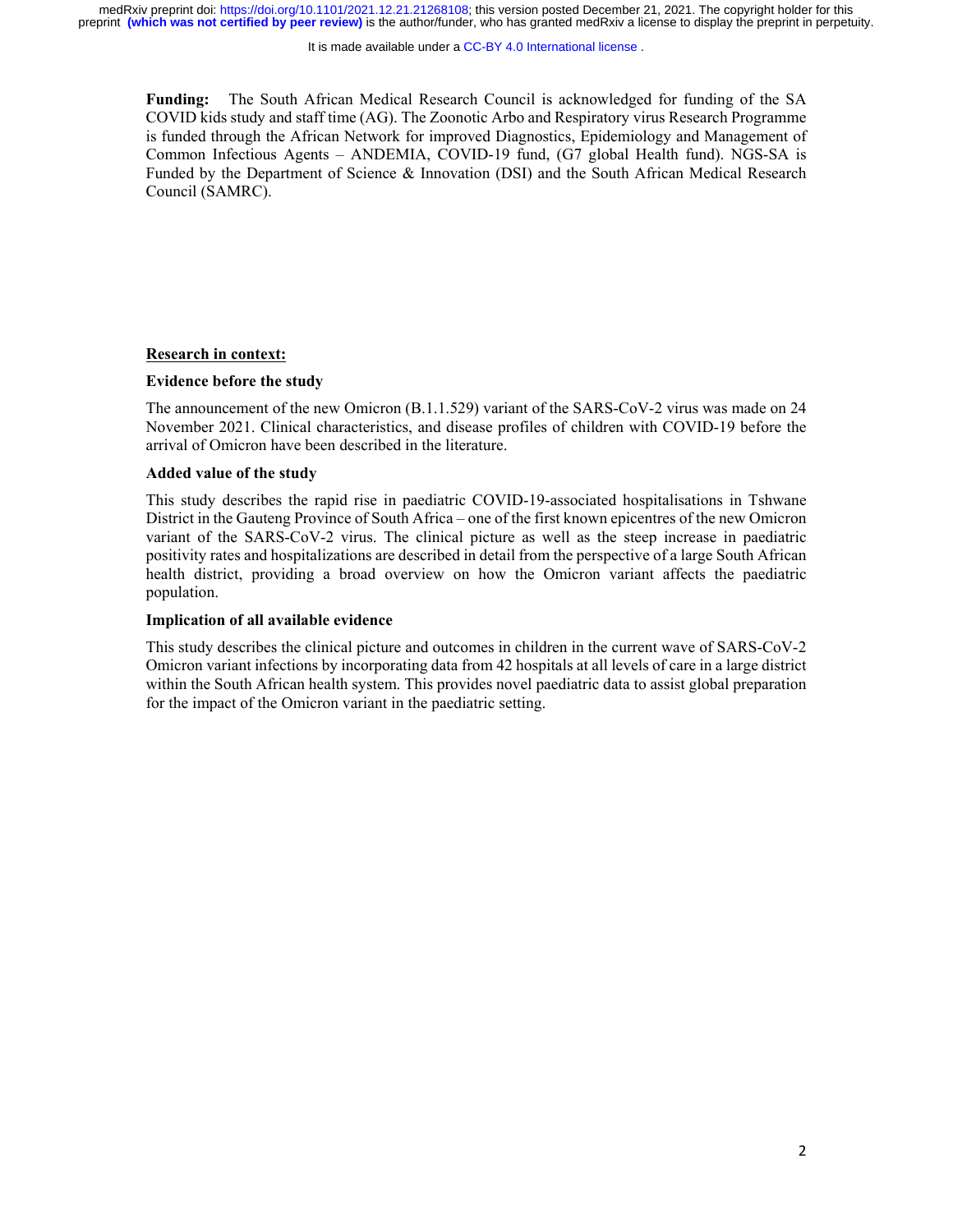It is made available under a CC-BY 4.0 International license.

#### **Abstract**

#### **Background**

South Africa reported a notable increase in COVID-19 cases from mid-November 2021 onwards, starting in Tshwane District, linked to rapid community spread of the Omicron variant. This coincided with a rapid rise in paediatric COVID-19-associated hospitalisations.

# **Methods**

We synthesized data from five sources to describe the impact of Omicron on clinical manifestations and outcomes of hospitalized children (≤19 years) with positive SARS-CoV-2 tests in Tshwane District from 31 October to 11 December 2021, including: 1) COVID-19 line lists; 2) collated SARS-CoV-2 testing data; 3) SARS-CoV-2 genomic sequencing data; 4) COVID-19 hospitalisation surveillance; and 5) clinical data of public sector paediatric  $(\leq 13 \text{ years})$  COVID-19 hospitalisations.

# **Findings**

During the six-week period 6,287 paediatric  $(\leq 19 \text{ years})$  COVID-19 cases were recorded in Tshwane District, of these 462 (7.2%) were hospitalized in 42 hospitals (18% of overall admissions). The number of paediatric cases was higher than in the prior 3 waves, uncharacteristically preceding adult hospitalisations. Of the 75 viral specimens sequenced from the district, 99% were Omicron. Detailed clinical information obtained from 139 of 183 (76%) admitted children ( $\leq$ 13 years; including all public sector hospitalisations) indicated that young children (0-4 years) were most affected (62%). Symptoms included fever (47%), cough (40%), vomiting (24%), difficulty breathing (23%), diarrhoea (20%) and convulsions (20%). Length of hospital stay was short (mean 3.2 days), and in 44% COVID-19 was the primary diagnosis. Most children received standard ward care (92%), with 31 (25%) receiving oxygen therapy. Seven children (6%) were ventilated; four children died, all related to complex underlying copathologies. All children and majority of parents for whom data were available were unvaccinated.

# **Interpretation**

Rapid increases in paediatric COVID-19 cases and hospitalisations mirror high community transmission of SARS-CoV-2 (Omicron variant) in Tshwane District, South Africa. Continued monitoring is needed to understand the long-term impact of the Omicron variant on children.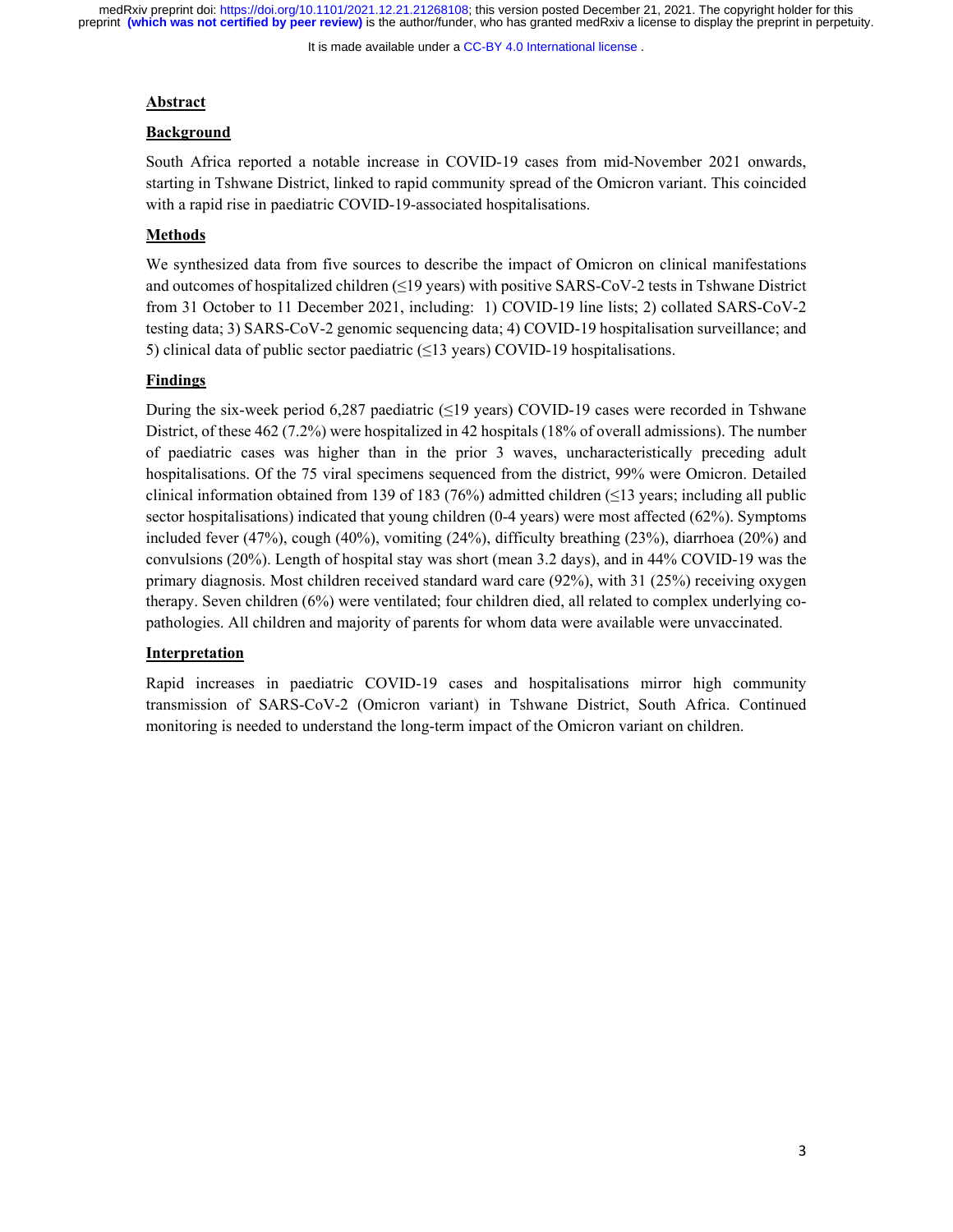It is made available under a CC-BY 4.0 International license.

# **Introduction**

On 24 November 2021 the Network for Genomic Surveillance in South Africa (NGS-SA; https://www.ngs-sa.org/ngs-sa\_network for genomic surveillance south africa/) announced a new variant of the SARS-CoV-2 virus, later named Omicron, first detected in a specimen collected on 9 November 2021. This announcement coincided with a significant rise in new SARS-CoV-2 infections in the Gauteng Province, heralding the start of South Africa's fourth COVID-19 epidemic wave. The virus genome differed markedly from the Delta variant that had the highest prevalence during the third COVID-19 wave in South Africa. The Omicron viral genomic sequence includes 26-32 spike protein changes and 45-52 amino acid changes in total, causing worldwide concern regarding possible immune evasion. The World Health Organization (WHO) Technical Advisory Group on SARS-CoV-2 Evolution (TAG-VE) formally classified B.1.1.529 as the Omicron variant on 26 November 2021.<sup>1–5</sup>

Clinical characteristics and disease profiles of paediatric COVID-19 cases in South Africa in the first three waves have been broadly similar to descriptions in international literature, ranging from asymptomatic to mild-to-moderate disease in most children. In terms of clinically significant paediatric COVID-19 disease, the paediatric disease burden has not been severe during the first three COVID-19 waves, which occurred from June to September 2020 (first wave), November 2020 to February 2021 (second wave; Beta variant predominance) and June to October 2021 (third wave; Delta variant predominance). $6-20$ 

In marked contrast therefore were reports of the rapid rise in paediatric COVID-19 admissions, starting from mid-November 2021 onwards, in the Tshwane District, which is an urban district in the Gauteng Province of South Africa. The district has a population of 3,552,452 and a population density of 527 people/km2 . There are nine public sector general hospitals serving the estimated 73% uninsured population, including two central, one academic, one regional and five district hospitals, together with four specialized hospitals. Additionally, the insured population has access to networks of private hospitals within the district.

This paper aims to describe the rapid rise in paediatric COVID-19 hospitalizations in 42 hospitals in the Tshwane District of South Africa during the start of the fourth COVID-19 wave, linked to the rapid spread of the Omicron variant in the geographic area, with a particular focus on the clinical manifestations and outcomes of hospitalized children.

# **Methods**

Data relevant to the Tshwane District were extracted from the following sources: 1) COVID-19 line lists for contact tracing activities (totals, with age break-downs); 2) SARS-CoV-2 testing data collated by the National Institute for Communicable Diseases (NICD); 3) SARS-CoV-2 genomic sequencing data from specimens obtained within the district through the Zoonotic Arbo and Respiratory Virus Research Group (ZARV), Department Medical Virology, National Health Laboratory Services (NHLS), University of Pretoria and NGS-SA from the global reference database for SARS-CoV-2 viral genomes (GISAID; www.gisaid.org); 4) COVID-19 hospitalisation data (DATCOV hospital surveillance system, collated by the NICD); 5) clinical data of public sector paediatric COVID-19 admissions  $(\leq)$  years), collected for the SA COVID Kids study and for local planning of paediatric clinical services.

Regarding the DATCOV surveillance system, 42 hospitals in Tshwane District are submitting hospitalisation data, including all public sector and 29 private sector hospitals (as on 11 December 2021). Due to restructuring during the COVID-19 pandemic one public sector district hospital was closely linked to its adjacent central hospital and subsequently counted as one hospital complex. The dataset includes information on patient numbers, age groups, gender, level of hospital care, length of stay and patient outcomes. Although the DATCOV system provides excellent overall disease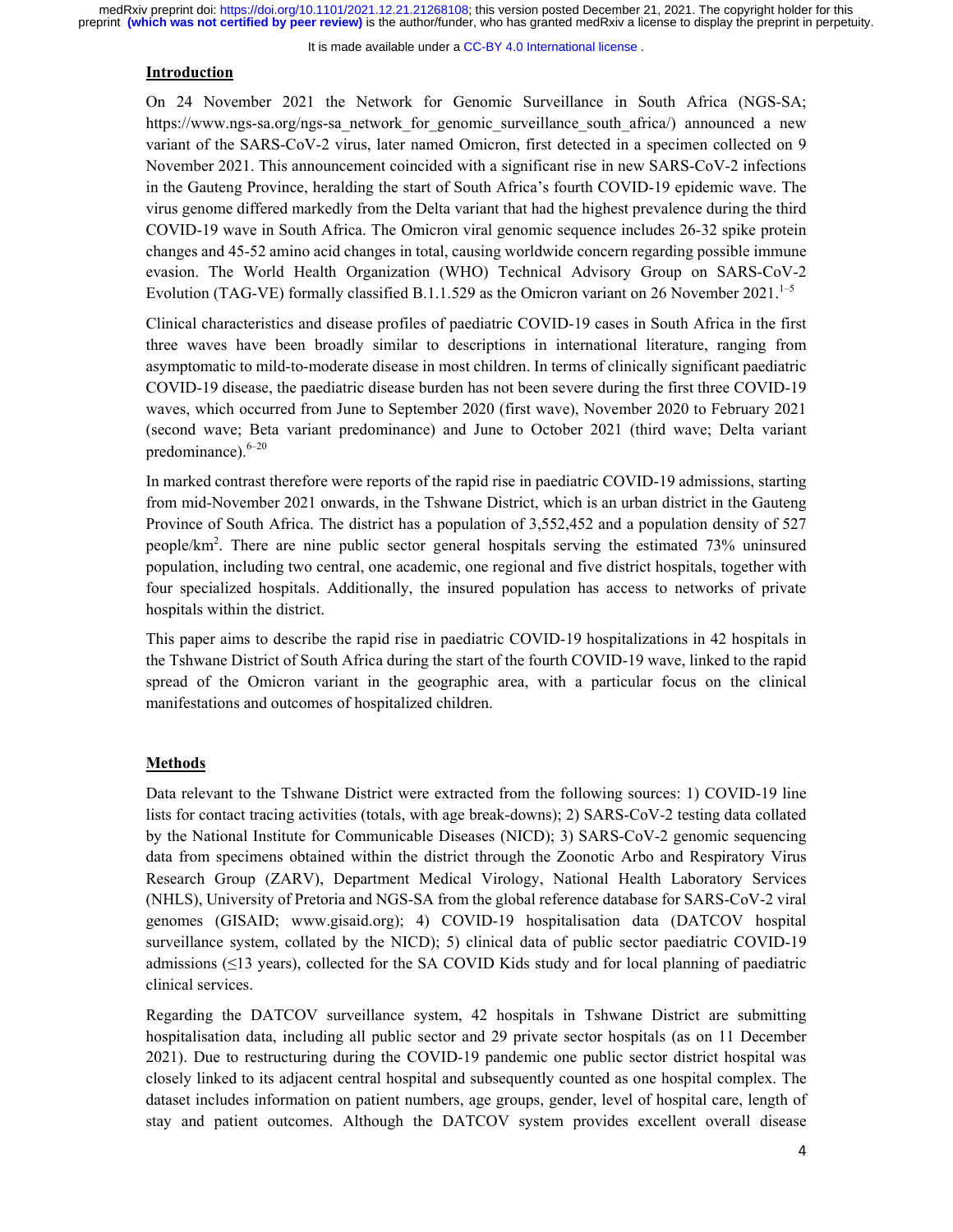## It is made available under a CC-BY 4.0 International license.

surveillance, it lacks clinical detail as data entry is not clinician-driven. Therefore, clinical data from treating clinicians and hospital files were collated to supplement and verify the DATCOV data, including the clinical presentation, diagnoses, management, and outcomes.

For this study, paediatric COVID-19-related data were collated from 31 October 2021 to 11 December 2021 (epidemiologic weeks 44-49), to describe the period of rapid rise in paediatric hospitalisations during the initial phase of the forth COVID-19 wave. A laboratory-confirmed COVID-19 case was defined as any person who tested positive for SARS-CoV-2 on either real-time reverse transcription polymerase chain reaction (rRT-PCR) or antigen test conducted on samples obtained from nasopharyngeal or oropharyngeal swabs, with testing conducted at private and public sector laboratories. Access to SARS-CoV-2 testing was not markedly constrained - wider use of rapid antigen testing was the most important change in COVID-19 testing practices since the previous COVID-19 waves.

For genomic sequencing, clinical specimens were used from public sector clinics and hospitals in Tshwane District submitted to NHLS for SARS-CoV-2 rRT-PCR testing. Positive cases from 7 to 29 November 2021 (weeks 45-48) were collected by ZARV staff for genome sequencing. SARS-CoV-2 positive specimens with crossing point threshold values (ct)  $\leq 30$  were sent for Next Generation Sequencing to the Research Innovation & Sequencing Platform, University of KwaZulu-Natal (KRISP), as part of the NGS-SA initiative. Sequences were submitted to GISAID and assigned to lineages.

A COVID-19-associated admission was defined as any person who tested SARS-CoV-2 positive and was admitted to hospital, regardless of the reason for hospitalisation. Hospitals in the South African public health sector are divided into different levels of care, although for geographic reasons care is often first accessed for reasons of accessibility and not necessarily linked to disease severity. For descriptive purposes hospitals were grouped into central/academic and regional/district level, with high care and intensive care services available at the former, in addition to standard inpatient care available at all levels. Children who were referred were counted at the higher level, irrespective of the reason for referral.

The DATCOV national COVID-19 hospital surveillance system reports on children and adolescents ≤19 years of age. Descriptive statistics were used for demographic characteristics for tests, cases and hospitalisations in persons aged  $\leq$ 19 years, and further stratified by age groups  $\leq$ 1 year, 1-4 years, 5-9 years, 10-14 years, and 15-19 years, with adult population data shown for comparison. The crude admission rate was determined as the number of admissions in different age groups as a proportion of the population (as per Statistics South Africa mid-year population estimates for 2020), presented as admissions per 1,000,000 persons by age and week of admission. Paediatric hospital admissions in the South African public sector hospitals include children ≤13 years.

The Tshwane COVID-19 research study received permission from Ethics Committees of both Health Sciences Faculties in Tshwane (University of Pretoria Reference Number 822/2020; Sefako Makgatho Health Sciences University Reference Number SMUREC/M/54/2021:IR), together with the Tshwane District Research Committee. Additionally, the three large public sector hospitals are part of the SA COVID KIDS study (Reference Number EC048-11/2020; South African Medical Research Council). Ethics approval was also obtained for sequencing of COVID-19 samples (University of Pretoria Ethics Committee, Reference Number 101/2017).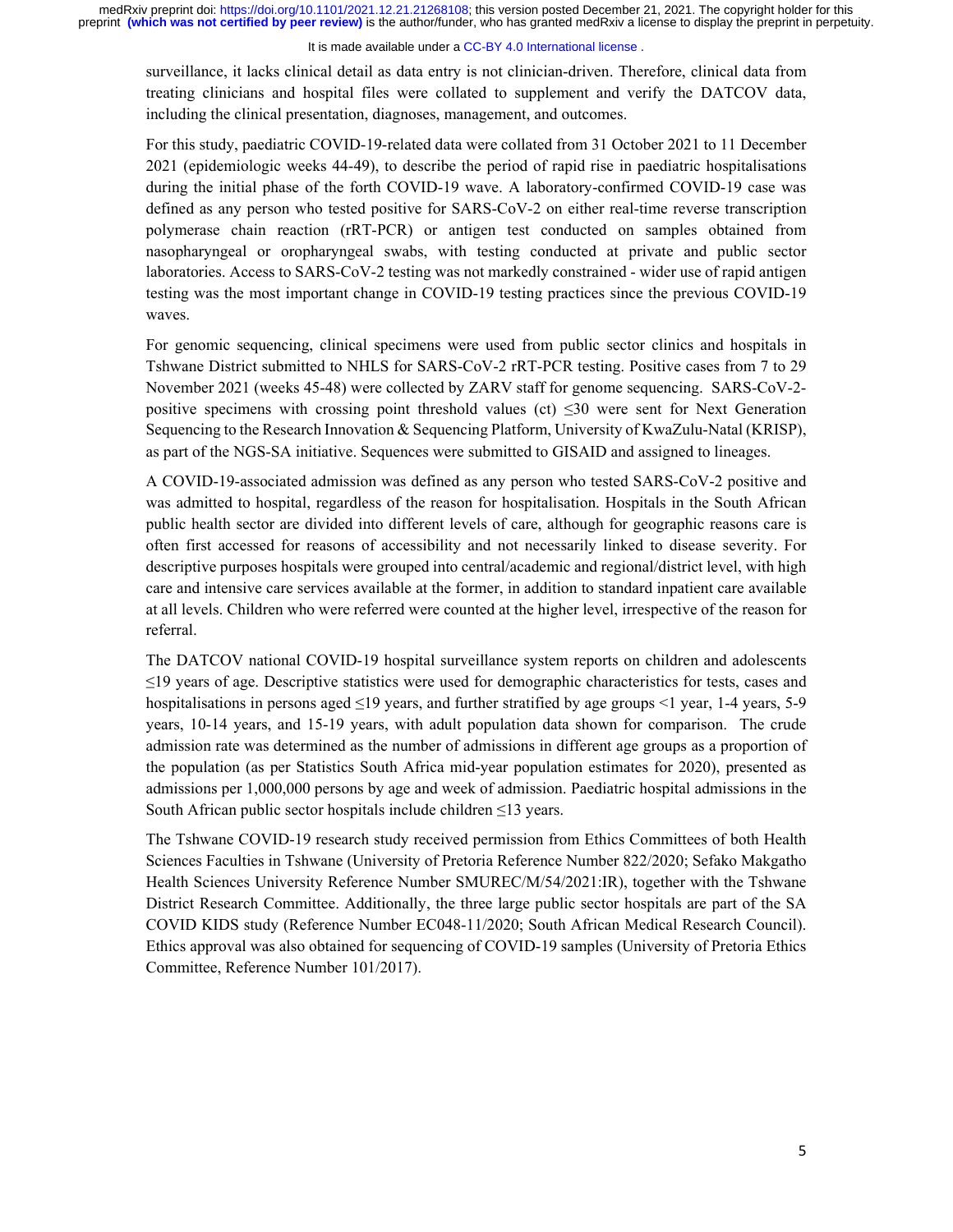It is made available under a CC-BY 4.0 International license.

# **Results**

The weekly test numbers, laboratory-confirmed COVID-19 cases, and COVID-19-associated admissions among residents in Gauteng Province, where Tshwane District is located, started rising rapidly from week 45 (7 November 2021), eight weeks after the end of the third wave (week 37). As of 11 December 2021, the district had recorded a cumulative number of 202,548 COVID-19 positive cases, with 36,152 admissions and 7,132 deaths, with the district's four epidemic curves from March 2020 to date depicted graphically in Figure 1a.

In total 6,287 paediatric laboratory-confirmed COVID-19 cases were recorded on the Tshwane District COVID-19 line list between 31 October 2021 and 11 December 2021 (ages 0-4 years: 869; 5-9 years: 1,231; 10-14 years: 2,023; and 15-19 years: 2,164), Figure 1b.

The rapid rise in the number of SARS-CoV-2 testing numbers was studied in more detail using data from NHLS laboratories based at four large public sector hospitals in the district (Figure 2a). It shows high testing volumes, especially from the second wave onwards, also between the waves. During the waves the number of positive tests then increased sharply, as expected, together with the test positivity rate. The fourth wave is characterized by the steepest rise in percentage test positivity of all the waves, increasing very rapidly to above 40% (Figure 2b).

Genomic sequencing carried out on 75 SARS-CoV-2-positive specimens from public sector hospitals and clinics in Tshwane District between 7-29 November 2021 (weeks 45-48) were assigned as Omicron in 74 (98.7%) cases and Delta variant in one case only  $(1.3\%)$ . This suggests that the current increase in cases in the region is likely driven by the Omicron variant. The earliest detection of Omicron was on 12 November 2021. A more extensive analysis will be reported elsewhere.

COVID-19-associated hospitalisations started rising rapidly after the notable increase in cases in the district. Figure 3 depicts the hospitalisation numbers in all the four waves, as collected on the DATCOV hospital surveillance system for 42 hospitals in Tshwane. While overall hospitalisation numbers have to date been lower than in the previous three waves (Figure 3a), the hospitalisation numbers in children and adolescents (≤19 years) unexpectedly rose to higher levels than in the first three waves (Figure 3b). The overall number of COVID-19 admissions during the six-week period under review was 2,550, of which 462 (18%) were  $\leq$ 19 years. The rise in paediatric COVID-19 admissions coincided with the rise in positive COVID-19 tests and test positivity, without any time delay (both occurred in week 46). This paediatric surge was seen in both the private and public sector hospitals (Figure 4c), with 181 admissions reported in the public sector and 281 in the private sector during the review period. The hospitalisations (overall and ≤19 years) showed a marked decrease in the last week of the study (week 49; 5-11 December 2021).

Further analysis of admission incidences, as shown in Figure 4, revealed that while in the first three waves paediatric admissions had lagged the adult admissions, this pattern was reversed in the fourth wave (particularly in the age group 0-4 years), confirming hospital-based clinicians' observations of the unexpected rapid rise in paediatric COVID-19-associated admissions prior to rising adult hospitalisations.

Detailed clinical information on all COVID-19-associated hospitalisations in children ≤13 years, as recorded by local clinicians at all the public sector hospitals in the district, was analysed for the sixweek period under review. Table 1, which is a summary of data from both DATCOV and the verified clinical information, shows the rapid increase in weekly hospitalisations from 14 November 2021 onwards, with numbers tapering off in the last week under review (week 49). This corroborated the trend already identified on the DATCOV data, indicating that the peak in COVID-19-associated paediatric hospitalisations had possibly been reached in the district.

Detailed clinical information is available for 139 (76%) of the 183 children hospitalized in all the public sector hospitals in the six-week period under review, including all children who died or had received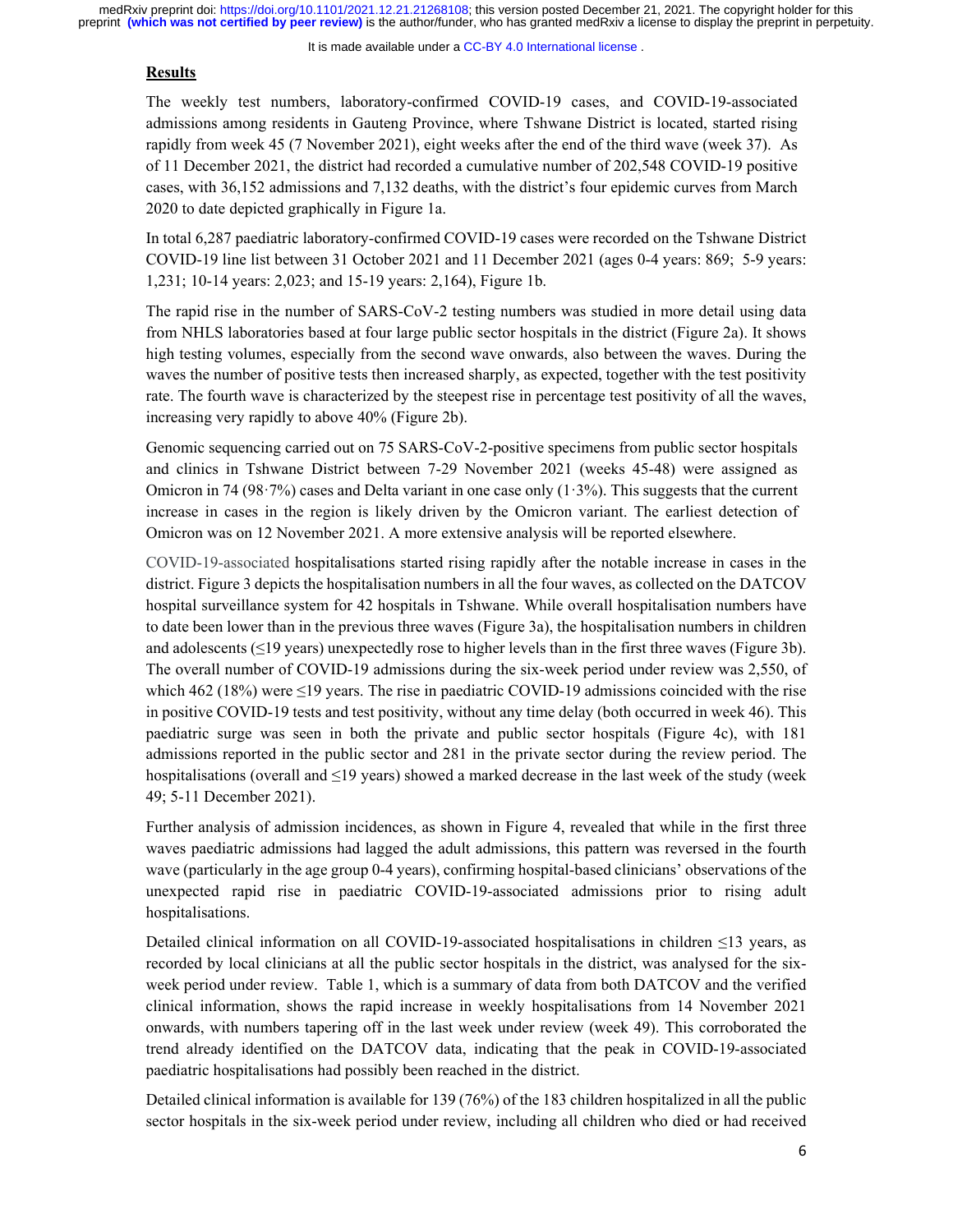# It is made available under a CC-BY 4.0 International license.

high care or intensive care. The mean age of the hospitalized children was 4.2 years, ranging from newborn to 13 years, with most admissions in the <1 year age group (35%), and 62% of children in the 0-4 years category (Table 2). The male-to-female ratio was 1.28:1.

The clinical symptoms on presentation varied, with fever (47%) and cough (40%) noted as the two main symptoms, followed by vomiting (24%), difficulty in breathing (23%), diarrhoea (20%) and convulsions (20%). The mean length of stay was  $3.2$  days, with the longest stay of 30 days. Only four children were hospitalized for more than 14 days, all related to diagnoses other than COVID-19, including burn wounds, severe malnutrition, and tuberculosis. Just under 40% of admitted children had no underlying comorbidities, while in the others no single comorbid condition was found to be particularly common. The largest category was a combined group of unrelated conditions, which included neonates admitted with jaundice or sepsis; surgical patients (including orthopaedic, neurosurgical, and paediatric surgical conditions), burn wounds and epilepsy.

The most frequent clinical diagnoses linked to the hospitalisations were seizures and acute gastroenteritis (20% respectively), followed by respiratory infections namely upper respiratory infection and bronchopneumonia (15% each). The group who presented with uncomplicated seizures included six children who were outside the typical age range for simple febrile convulsions, as they were either less than one year or more than five years of age. All of them were discharged, and none had a diagnosis of bacterial meningitis.

COVID-19 was deemed by clinicians to have been the primary diagnosis in 43·6% of the hospitalized children, while in 18·8% it was deemed a contributory diagnosis and in 37·6% an incidental diagnosis. The last group included surgical patients with orthopaedic conditions, hydrocephalus, and appendicitis. No child was diagnosed with Multi-system Inflammatory Syndrome in Children (MIS-C), as per WHO case definition, in this six-week period.

Most children received standard ward care (92%), with 31 (25%) receiving oxygen therapy. Only three children (2%) received high flow oxygen therapy and seven children (6%) were ventilated. Reasons for ventilation included nosocomial sepsis, near-drowning, perforated appendicitis with septic shock, croup grade four and aspiration pneumonia, with one child ventilated for a presumed COVID-19 pneumonia. This child was an ex-premature baby with bronchopulmonary dysplasia and a new onset pneumonia, with other viral pathogens and pertussis excluded as possible causes.

The clinical presentations, diagnoses and management were similar at the central/academic and regional/district hospitals, apart from the few children (n=11) who required high care or intensive care. Seven children were referred to central/academic hospitals for higher level of care, including two COVID-19 related referrals and five referrals unrelated to COVID-19 disease. The great majority of children were discharged (84%), with 12% still in hospital at time of analysis.

There were four paediatric COVID-19-associated deaths recorded in this period, all occurring at one central/academic hospital with intensive care facilities. All children who demised presented with complex pathology and other significant diagnoses. The deaths were in children aged four months to ten years of age. Three of the children demised shortly after presentation due to their non-COVID-19 related reasons for hospitalization, and one child died of nosocomial sepsis. The in-hospital case fatality rate was 2·2% for COVID-19-associated admissions, but 0% if attributed to COVID-19 as primary diagnosis.

Currently in South Africa only children older than 12 years are eligible for COVID-19 vaccination and amongst the 121 children with data on vaccination status, none were vaccinated. Furthermore, of the 84 parents for whom COVID-19 vaccination data are available, 77 (92%) were unvaccinated and seven (8%) were partially or fully vaccinated.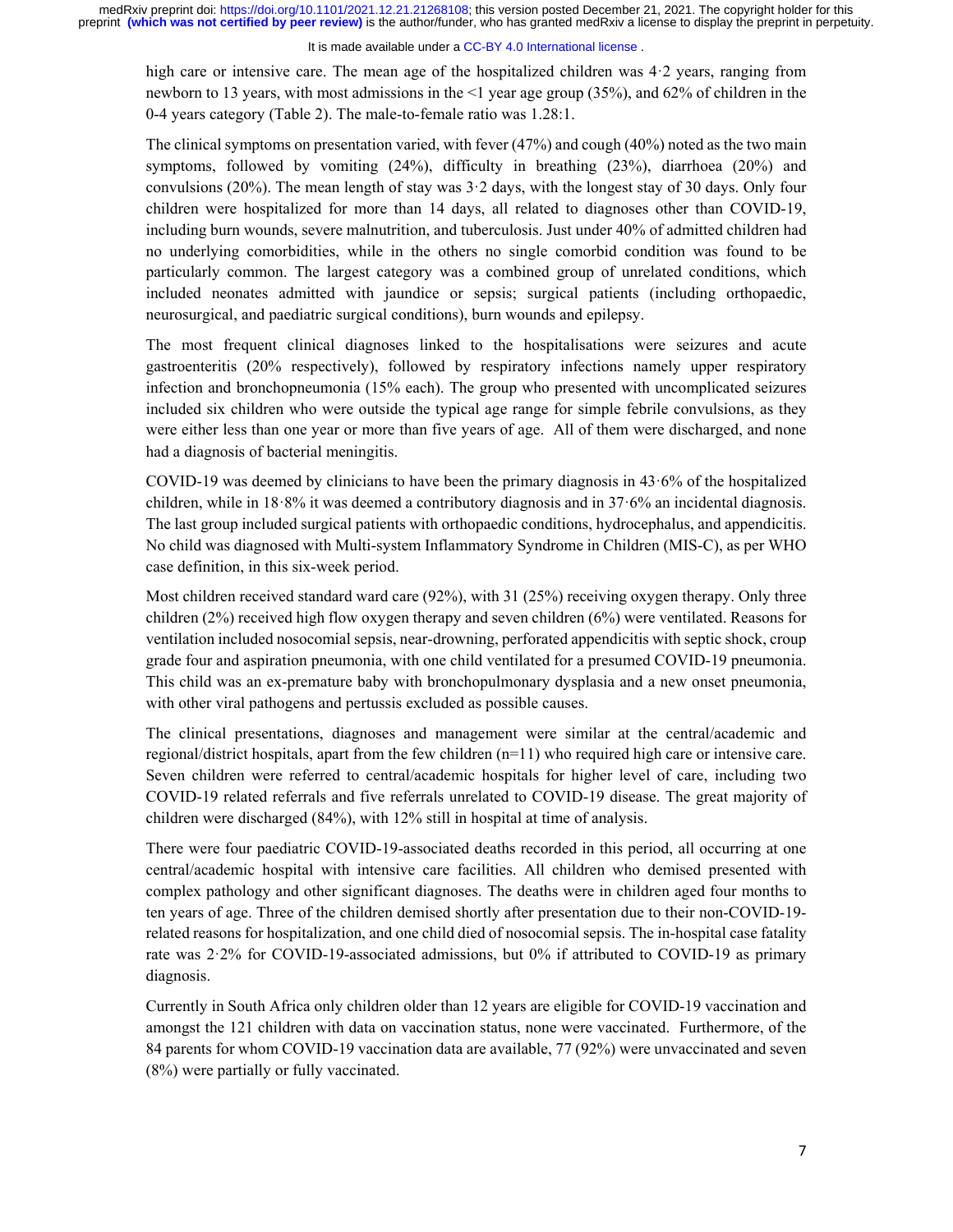It is made available under a CC-BY 4.0 International license.

# **Discussion**

We report a rapid rise in COVID-19 positivity and hospitalisations amongst children aged ≤19 years in Tshwane District, South Africa, linked with accelerated displacement of the Delta variant by Omicron, and high community transmission from mid-November 2021 onwards. The Omicron variant has been associated with lower antibody neutralization, higher infectivity, lower vaccine effectiveness and an increased risk for reinfection.<sup>2,21</sup> The South African paediatric population is largely unvaccinated (vaccine eligibility started at age 12 years from October 2021). At the time of the start of the Omicron outbreak in Tshwane, 32% of adults in the district had received partial and 27% had received full COVID-19 vaccination. In the period under review, no boosters after the primary COVID-19 vaccination were being given in South Africa. Attempts were made to ascertain the COVID-19 vaccination status of the parents in the study, but this is unfortunately currently not well documented in clinical notes. Although many parents of the hospitalized children in this analysis were unvaccinated, they may have been partially protected from prior COVID-19 infection and by vaccinated adults interspersed within the adult population.<sup>22</sup>

The fourth COVID-19 wave started off from a low base, with evidence of very low levels of COVID-19 transmission in the communities of Tshwane District (low numbers of positive test results despite continued baseline testing, low test positivity rates, low COVID-19 hospitalisation numbers). The wave started earlier than expected, with paediatric hospital wards noticing marked increases in admissions of COVID-19 infected children from mid-November 2021 onwards, at much higher levels than in the previous three COVID-19 waves and uncharacteristically ahead of adult COVID-19-related admissions. The increased numbers of paediatric admissions, and rapid upward trajectory thereof, created logistical issues locally, as few COVID-19 paediatric hospital beds were available, as per experiences from the previous three COVID-19 waves. Coupled with the acute staff shortages due to COVID-19-related isolation and quarantine, this created a challenging environment in which to admit the unexpectedly large number of COVID-19 paediatric patients within the context of constrained resources.

Increases in positive COVID-19 tests and test positivity rates coincided with increased paediatric admissions (both occurred in week 46, with no time delay noted); this is in line with the high infectivity of Omicron. It is reassuring that 38% of COVID-19 diagnoses amongst hospitalized children were deemed incidental, with an additional 19% being a contributory diagnosis (not the primary diagnosis), indicating the rapid community-spread of the virus. National statistics from a private laboratory for November 2021 showed that the prevalence of most other seasonal respiratory viruses started to return to pre-pandemic levels in November 2021. Influenza A virus was the most prevalent virus in all four weeks of November 2021, followed by Rhinovirus (22%) and Adenovirus (12%), nationally, suggesting that Omicron is not displacing these viruses yet.<sup>17</sup> We hypothesize that the high infectivity of Omicron with a short doubling time, high immune evasion, increasing vaccination coverage in adults, coupled with the fact that children wear masks less frequently than adults, could explain this unusual increase in children ahead of adults during the summer months in South Africa. COVID-19 lockdown regulations, including varying levels of intermittent school and preschool closures over the past 18 months, may also have affected exposure and natural immunity to common childhood illnesses amongst children.

The clinical picture of COVID-19 hospitalised children, as described in this paper, was varied and overlapping with other childhood illnesses, but the most significant finding was that 92% of children needed standard ward care with only seven (5%) needing intensive care and ventilation, 3% needed high care and 84% were discharged at the time of writing. The severity of disease was mostly mild-tomoderate, with a few children (25%) needing oxygen therapy and only one patient with comorbidities ventilated for COVID-19 pneumonia. The length of stay was also short (mean 3.2 days). Some previously unfamiliar clinical presentations were observed, including children presenting with convulsions, also in children with ages outside the norm for simple febrile convulsions, raising the possibility of an underlying encephalitis in these children presenting with COVID-19 infection. No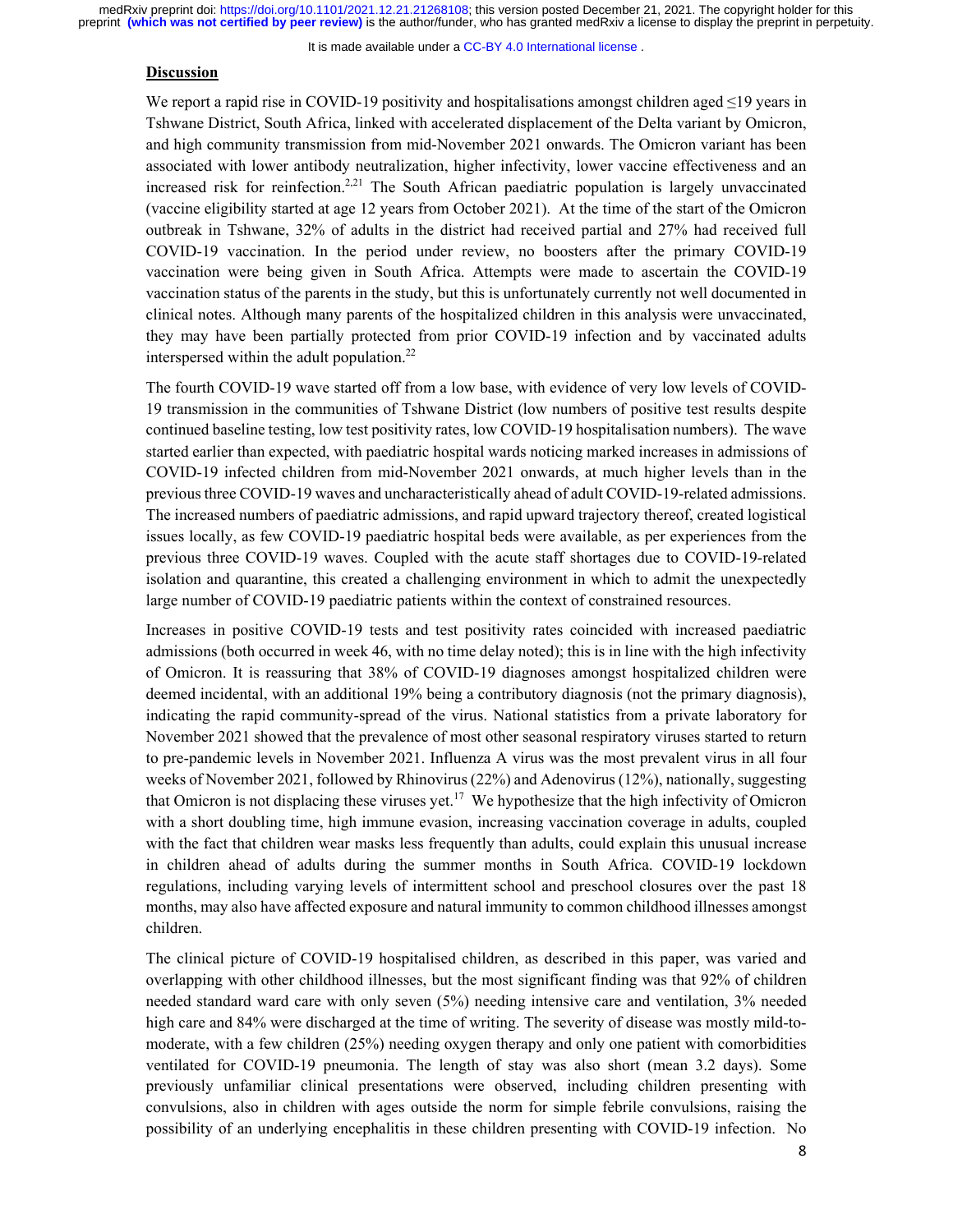It is made available under a CC-BY 4.0 International license.

current MIS-C cases have been recorded yet, although this may change as the fourth wave matures, with MIS-C known to be a late-onset, mostly post-COVID phenomenon. An analysis by the NICD from the pre-Omicron period (1 March 2020–28 August 2021) showed that of the 17,184 COVID-19 associated admissions among individuals aged  $\leq$ 19 years (2·4%) were ventilated during the hospitalisation period. However, the hospitals included were mostly specialized, and by design admit sicker children. Furthermore, the NICD described an in-hospital case fatality risk (CFR) of 3·6% in the pre-Omicron era, slightly higher than the 2·2% in our study, with our analysis covering multiple public sector hospitals at all levels of care.<sup>18</sup> Additionally of note is that in our study no child died primarily due to the COVID-19 infection.

Further research into the rapid spread of the Omicron variant will be crucial. Possible mechanisms for increased transmissibility of any airborne virus includes higher and/or longer viral shedding, change in tropism, better environmental survival, need for a lower infectious dose with more efficient viral entry, evasion of either innate or adaptive immune responses, and/or the ability to infect a new niche population, for instance younger children. All these possibilities will still need investigation to determine their relative contribution to the increased Omicron-related paediatric cases and hospitalisations, ahead of increased adult COVID-19-related hospitalisations. Of note, adult SARS-CoV-2 seropositivity from prior infection and/or COVID-19 vaccination was estimated at between 65- 80% in South Africa in October 2021, with the lowest estimates in children 0-14 years (around  $50\%$ ).<sup>22</sup> When overall population immunity is low, then viral variants with high transmissibility will spread more easily, while in populations with higher immunity, the immune evasion properties become more important for facilitation of viral spread, with the latter being more likely in the current South African fourth wave with its rapidly rising COVID-19 cases.

Our analysis had several limitations: we used routinely collected datasets that have a lag in reporting and some incompleteness; additionally, we could not verify COVID-19 vaccination status - all were based on self-report, and this data element was not well captured in clinical notes. However, our paper has several strengths including that multiple data sources, including clinical data, were used to corroborate information, from a multi-disciplinary research team including clinicians, district-level health officials, epidemiologists and laboratory-based scientists.

Although our initial experiences in this fourth wave do not suggest that there is increased severity of COVID-19 disease amongst hospitalized children, infections and hospitalisations will be monitored in the district and updates provided. To date, the data have been reassuring.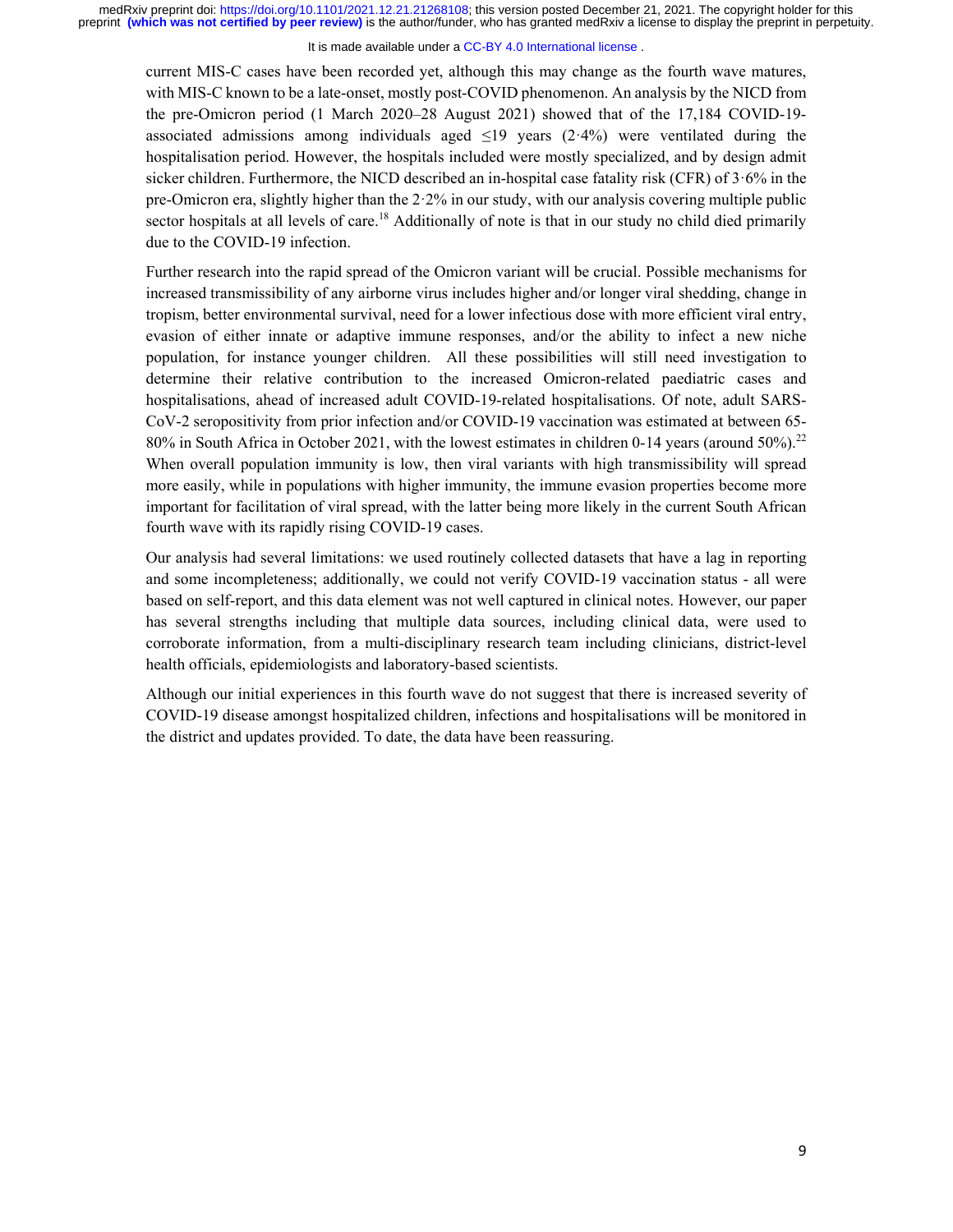#### It is made available under a CC-BY 4.0 International license.

## **References**

- 1. Karim SSA, Karim QA. Omicron SARS-CoV-2 variant: a new chapter in the COVID-19 pandemic. Lancet (London, England) [Internet] 2021;Available from: http://www.ncbi.nlm.nih.gov/pubmed/34871545
- 2. Callaway E. Heavily Mutated Omicron Variant Puts Scientists on Alert. Scientific American 2021;
- 3. Coronaviridae Study Group of the International Committee on Taxonomy of Viruses. The species Severe acute respiratory syndrome-related coronavirus: classifying 2019-nCoV and naming it SARS-CoV-2. Nature Microbiology [Internet] 2020 [cited 2021 Mar 17];5(4):536–44. Available from: http://www.nature.com/articles/s41564-020-0695-z
- 4. World Health Organization TTAG on S-C-2 VE. Classification of Omicron. 2021.
- 5. WHO. Naming the coronavirus disease (COVID-19) and the virus that causes it [Internet]. 2020; Available from: https://www.who.int/emergencies/diseases/novel-coronavirus-2019/technicalguidance/naming-the-coronavirus-disease-(covid-2019)-and-the-virus-that-causes-it
- 6. Dong Y, Dong Y, Mo X, et al. Epidemiology of COVID-19 among children in China. Pediatrics 2020;145(6).
- 7. Devulapalli CS. COVID-19 is milder in children possibly due to cross-immunity. Acta Paediatrica, International Journal of Paediatrics 2020;109(11):2422.
- 8. de Souza TH, Nadal JA, Nogueira RJN, Pereira RM, Brandão MB. Clinical manifestations of children with COVID-19: A systematic review. Pediatric Pulmonology 2020;55(8):1892–9.
- 9. Ciuca IM. COVID-19 in children: An ample review. Risk Management and Healthcare Policy 2020;13:661–9.
- 10. Yasuhara J, Kuno T, Takagi H, Sumitomo N. Clinical characteristics of COVID-19 in children: A systematic review. Pediatric Pulmonology 2020;55(10):2565–75.
- 11. de Luca CD, Esposito E, Cristiani L, et al. Covid-19 in children: A brief overview after three months experience. Paediatric Respiratory Reviews [Internet] 2020;35:9–14. Available from: https://doi.org/10.1016/j.prrv.2020.05.006
- 12. Zare-Zardini H, Soltaninejad H, Ferdosian F, Hamidieh AA, Memarpoor-Yazdi M. Coronavirus disease 2019 (COVID-19) in children: Prevalence, diagnosis, clinical symptoms, and treatment. International Journal of General Medicine 2020;13:477–82.
- 13. Wu Q, Xing Y, Shi L, et al. Coinfection and other clinical characteristics of COVID-19 in children. Pediatrics 2020;146(1):1–11.
- 14. Sankar J, Dhochak N, Kabra SK, Lodha R. COVID-19 in Children: Clinical Approach and Management. Indian Journal of Pediatrics 2020;87(6):433–42.
- 15. Sinha IP, Harwood R, Semple MG, et al. COVID-19 infection in children. The Lancet Respiratory Medicine [Internet] 2020;8(5):446–7. Available from: http://dx.doi.org/10.1016/S2213-2600(20)30152-1
- 16. Gray DM, Davies MA, Githinji L, et al. COVID-19 and Pediatric Lung Disease: A South African Tertiary Center Experience. Frontiers in Pediatrics 2021;8(January):1–8.
- 17. Dong Y, Dong Y, Mo X, et al. Epidemiology of COVID-19 among children in China. Pediatrics 2020;145(6).
- 18. Devulapalli CS. COVID-19 is milder in children possibly due to cross-immunity. Acta Paediatrica, International Journal of Paediatrics 2020;109(11):2422.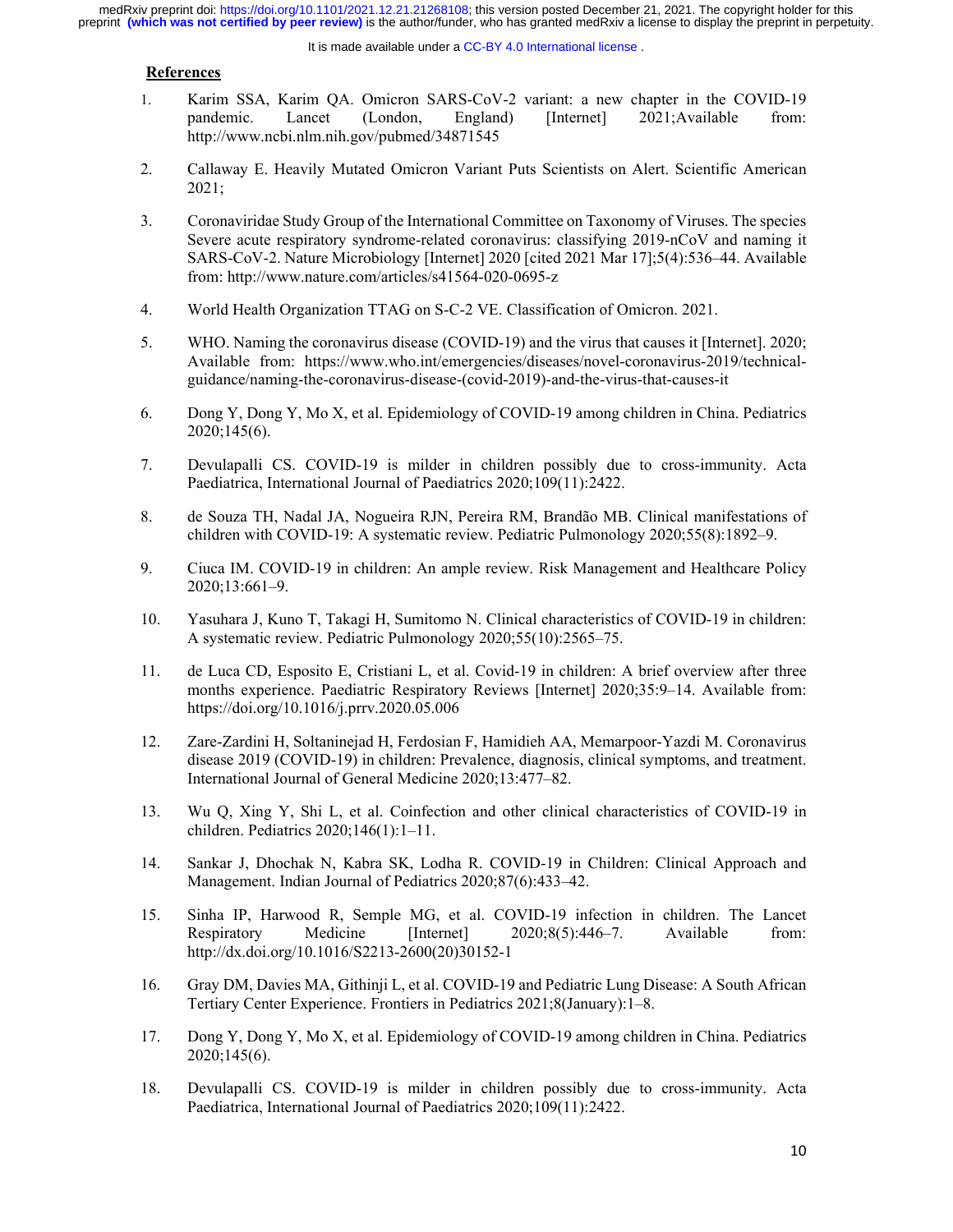#### It is made available under a CC-BY 4.0 International license.

- 19. de Souza TH, Nadal JA, Nogueira RJN, Pereira RM, Brandão MB. Clinical manifestations of children with COVID-19: A systematic review. Pediatric Pulmonology 2020;55(8):1892–9.
- 20. Naja M, Wedderburn L, Ciurtin C. Covid-19 infection in children and adolescents. British Journal of Hospital Medicine. 2020;81(8).
- 21. Grabowski F, Kochańczyk M, Lipniacki T. Omicron strain spreads with the doubling time of 3.2- 3.6 days in South Africa province of Gauteng that achieved herd immunity to Delta variant. Available from: https://doi.org/10.1101/2021.12.08.21267494
- 22. COVID-19 modelling update: Considerations for a potential fourth wave [Internet]. 2021. Available from: www.SACMCEpidemicExplorer.co.za
- 23. National Institute for Communicable Diseases. Daily Hospital surveillance system (DATCOV) report. https://www.nicd.ac.za/diseases-a-z-index/disease-index-covid-19/surveillance-reports. 2021;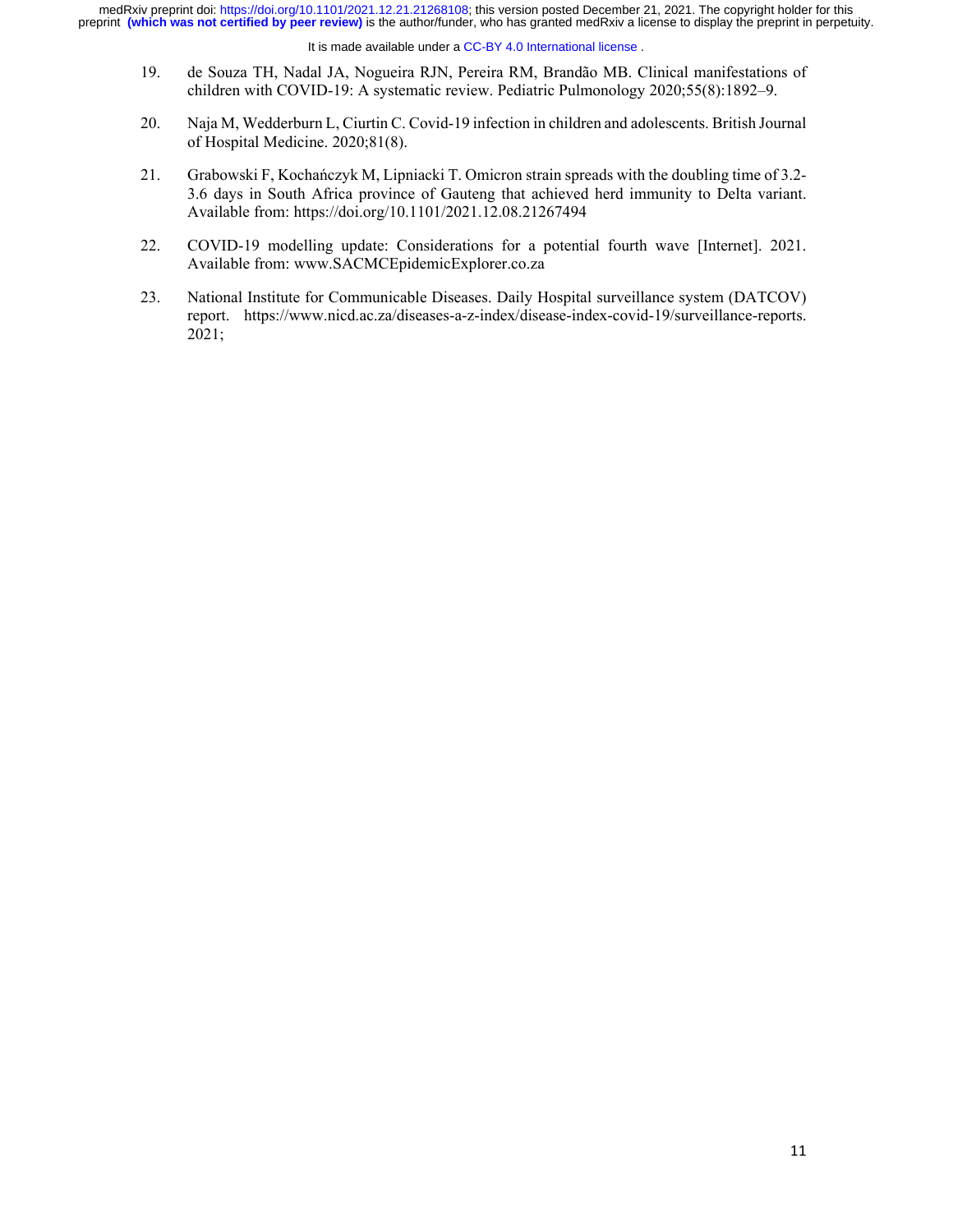



**Figure 1:** Daily COVID-19 cases in the Tshwane District (Tshwane District COVID-19 line list). a) Total daily COVID-19 cases (11 March 2020 - 11 December 2021); b) Number of paediatric COVID-19 cases per day per age category in the fourth epidemic wave (31 October 2021 - 11 December 2021)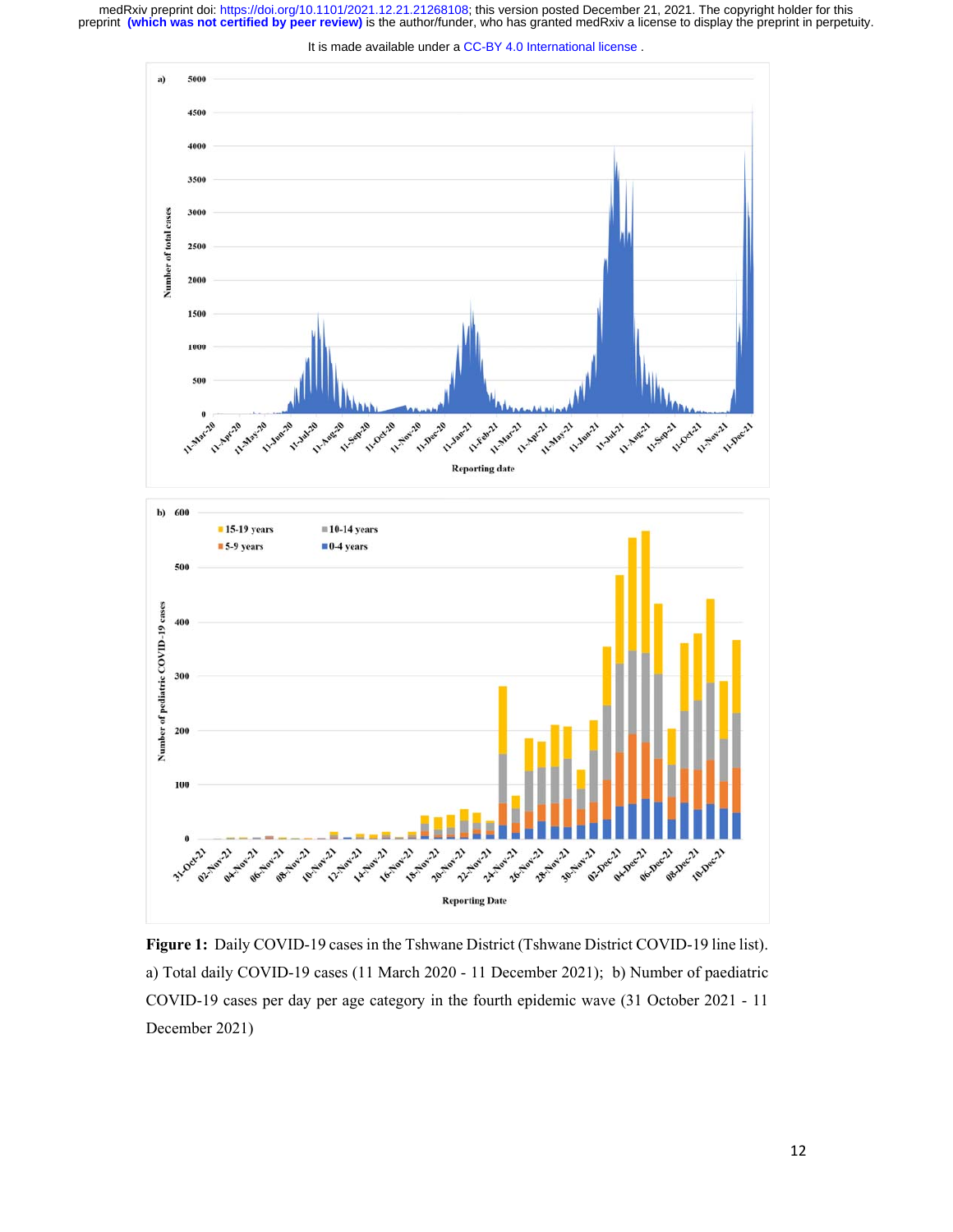It is made available under a [CC-BY 4.0 International license](http://creativecommons.org/licenses/by/4.0/) .



**Figure 2:** Total SARS CoV-2 testing numbers at four large public sector hospitals in Tshwane District, including tests conducted on adults and children. a) Total number of tests, number of positive tests and percentage of positive tests, and b) combined representation of test numbers and test positivity. (Laboratories located at three central/academic and one regional/district public sector hospital in the Tshwane District)

**Reporting date**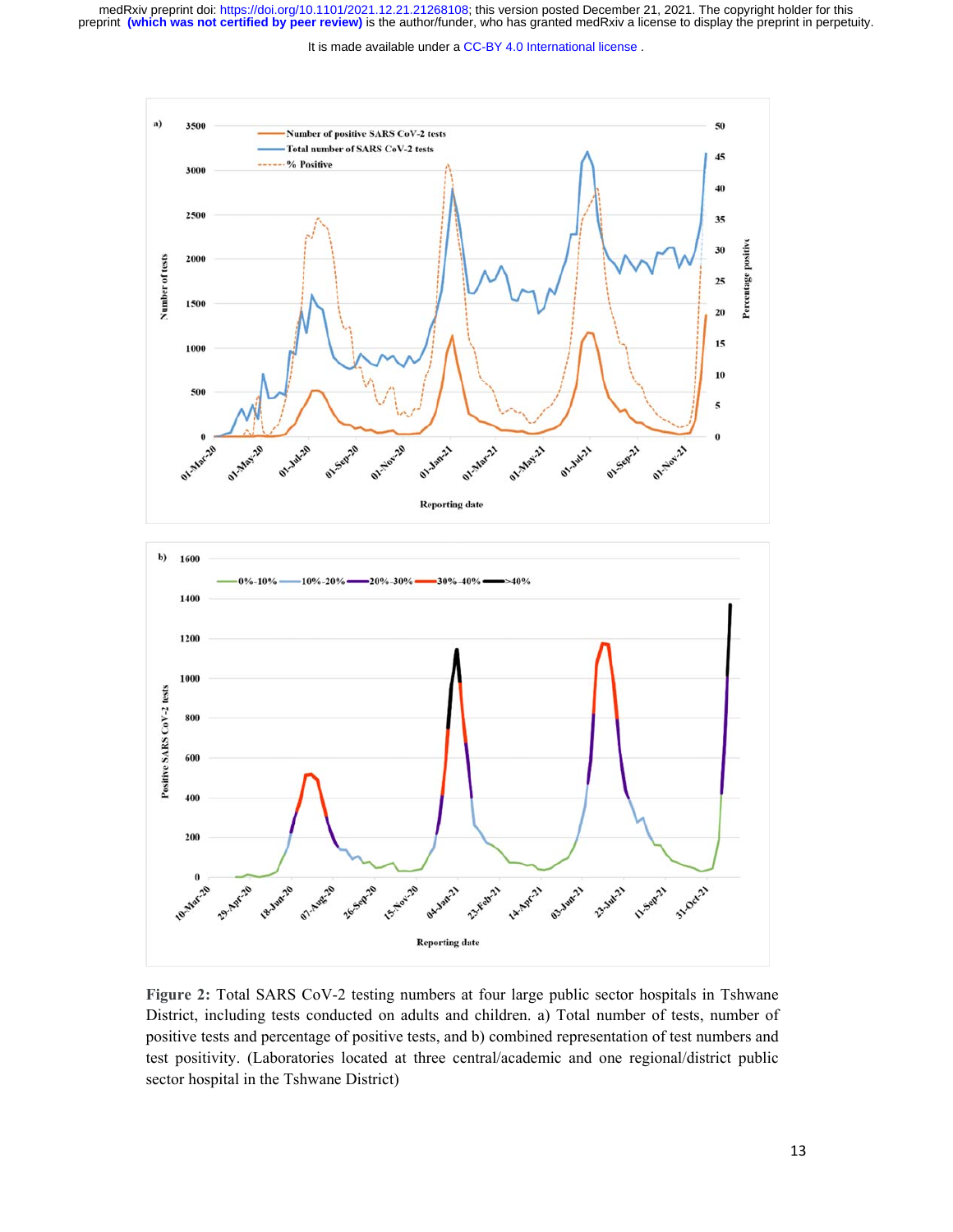It is made available under a [CC-BY 4.0 International license](http://creativecommons.org/licenses/by/4.0/) .



**Figure 3:** Number of hospital admissions in the Tshwane District: a) Total (adults and children); b) children and adolescents (≤19 years); c) children/ adolescents (≤19 years), as per public and private health care sectors (DATCOV; data from 42 hospitals) (1 March 2020 to 11 December 2021) <sup>23</sup>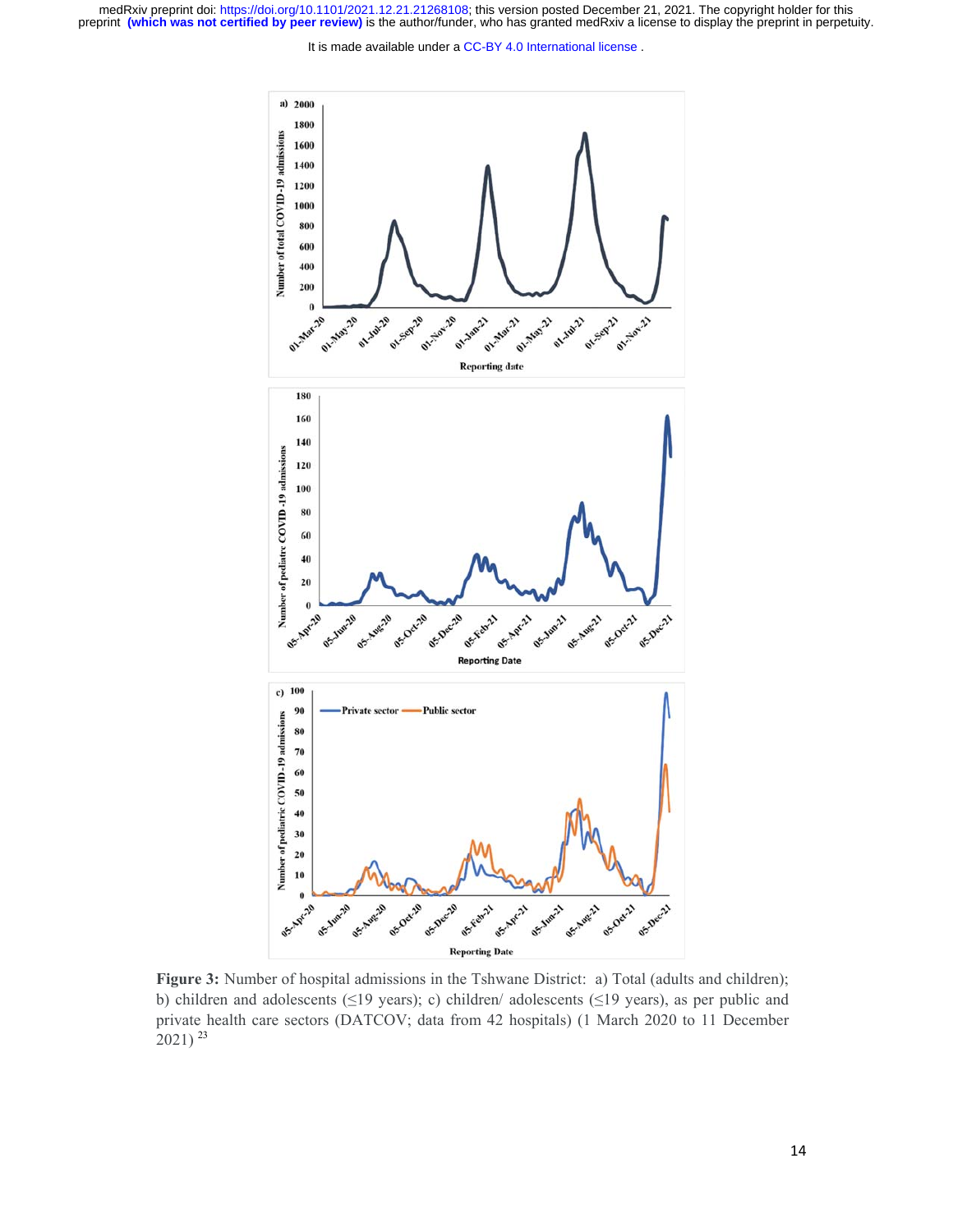



**Figure 4:** Admission incidence of COVID-19-associated hospitalisations in the Tshwane District, per age groups (DATCOV; data from 42 hospitals) (1 March 2020 to 11 December 2021)<sup>23</sup>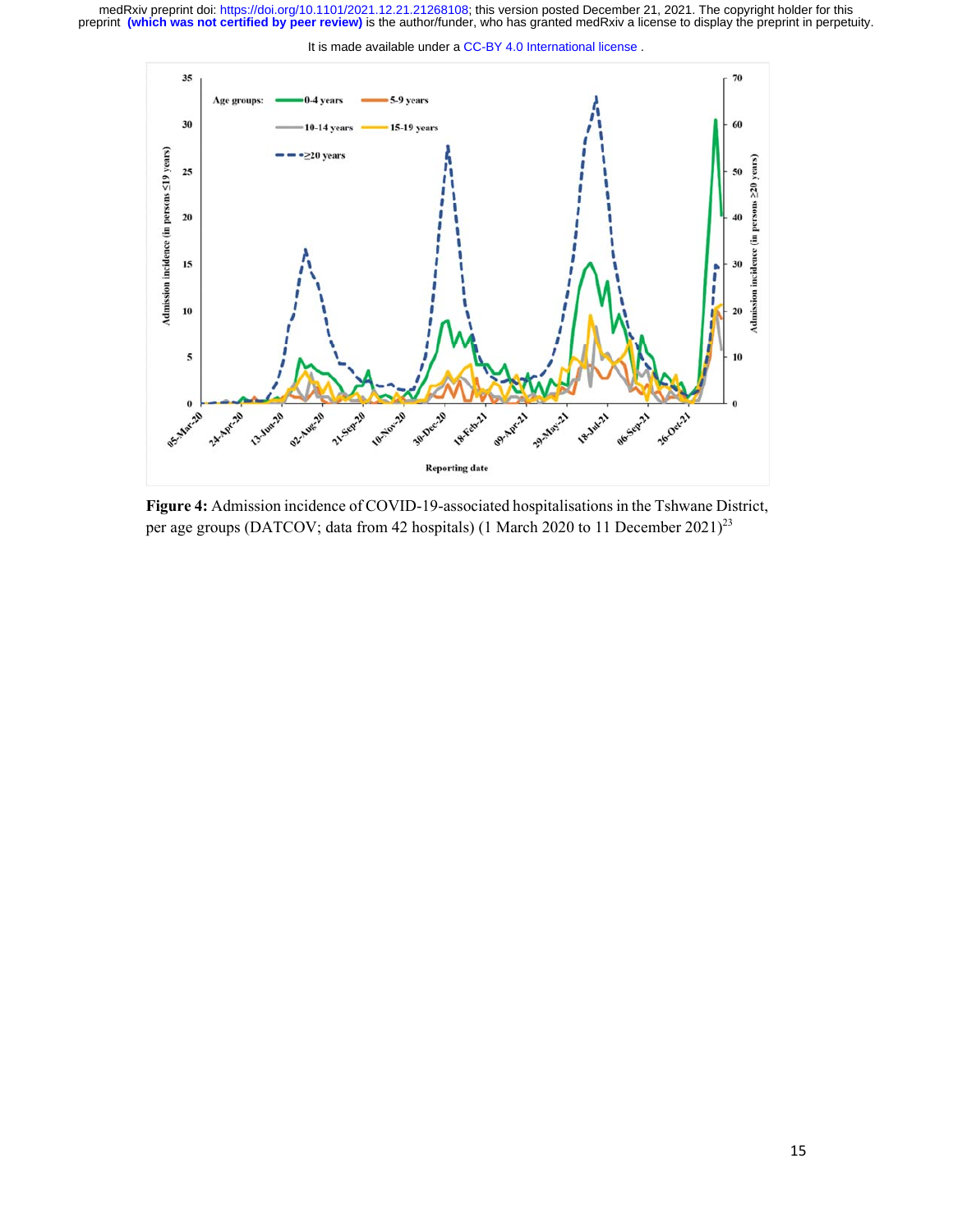It is made available under a CC-BY 4.0 International license.

**Table 1:** Admissions and deaths in COVID-19 positive children (≤13 years) in general public sector hospitals in Tshwane District (31 October 2021 to 11 December 2021) (Data sources: Verified clinical information; DATCOV)

|                   | Week                         | Week 44                          | Week 45            | Week 46                      | Week 47               | Week 48                   | Week 49            | <b>Total</b>            |
|-------------------|------------------------------|----------------------------------|--------------------|------------------------------|-----------------------|---------------------------|--------------------|-------------------------|
|                   | Date                         | $31$ Oct $-6$<br><b>Nov 2021</b> | $7-13$ Nov<br>2021 | $14 - 20$<br><b>Nov 2021</b> | $21 - 27$ Nov<br>2021 | $28$ Nov $-4$<br>Dec 2021 | $5-11$ Dec<br>2021 |                         |
| <b>Admissions</b> | Central/academic hospital 1  | 1                                | 1                  | 8                            | 18                    | 15                        | 9                  | 52                      |
|                   | Central/academic hospital 2  | $\mathbf{0}$                     | 1                  | 3                            | 5                     | 11                        | 13                 | 33                      |
|                   | Central/academic hospital 3  | $\boldsymbol{0}$                 | $\boldsymbol{0}$   | $\overline{c}$               | 13                    | 12                        | 7                  | 34                      |
|                   | Regional/district hospital 1 | 1                                | 1                  | $\theta$                     | 5                     | 3                         | 5                  | 15                      |
|                   | Regional/district hospital 2 | $\mathbf{0}$                     | $\mathbf{0}$       | 9                            | 7                     | 5                         | $\mathbf{1}$       | 22                      |
|                   | Regional/district hospital 3 | $\overline{2}$                   | $\theta$           | $\theta$                     | 3                     | 6                         | $\theta$           | 11                      |
|                   | Regional/district hospital 4 | $\theta$                         | $\theta$           | $\overline{c}$               | $\overline{2}$        | 3                         | $\mathbf{1}$       | 8                       |
|                   | Regional/district hospital 5 | $\mathbf{0}$                     | $\mathbf{0}$       | $\theta$                     | $\overline{2}$        | 1                         | 5                  | 8                       |
|                   | <b>Total</b>                 | 4                                | 3                  | 24                           | 55                    | 56                        | 41                 | 183                     |
| <b>Deaths</b>     | Central/academic hospital 1  | $\mathbf{0}$                     | $\mathbf{0}$       | $\theta$                     | $\theta$              | 1                         | 3                  | $\overline{\mathbf{4}}$ |
|                   | <b>Total</b>                 | $\bf{0}$                         | $\bf{0}$           | $\mathbf{0}$                 | $\mathbf{0}$          | $\mathbf{1}$              | 3                  | $\overline{\mathbf{4}}$ |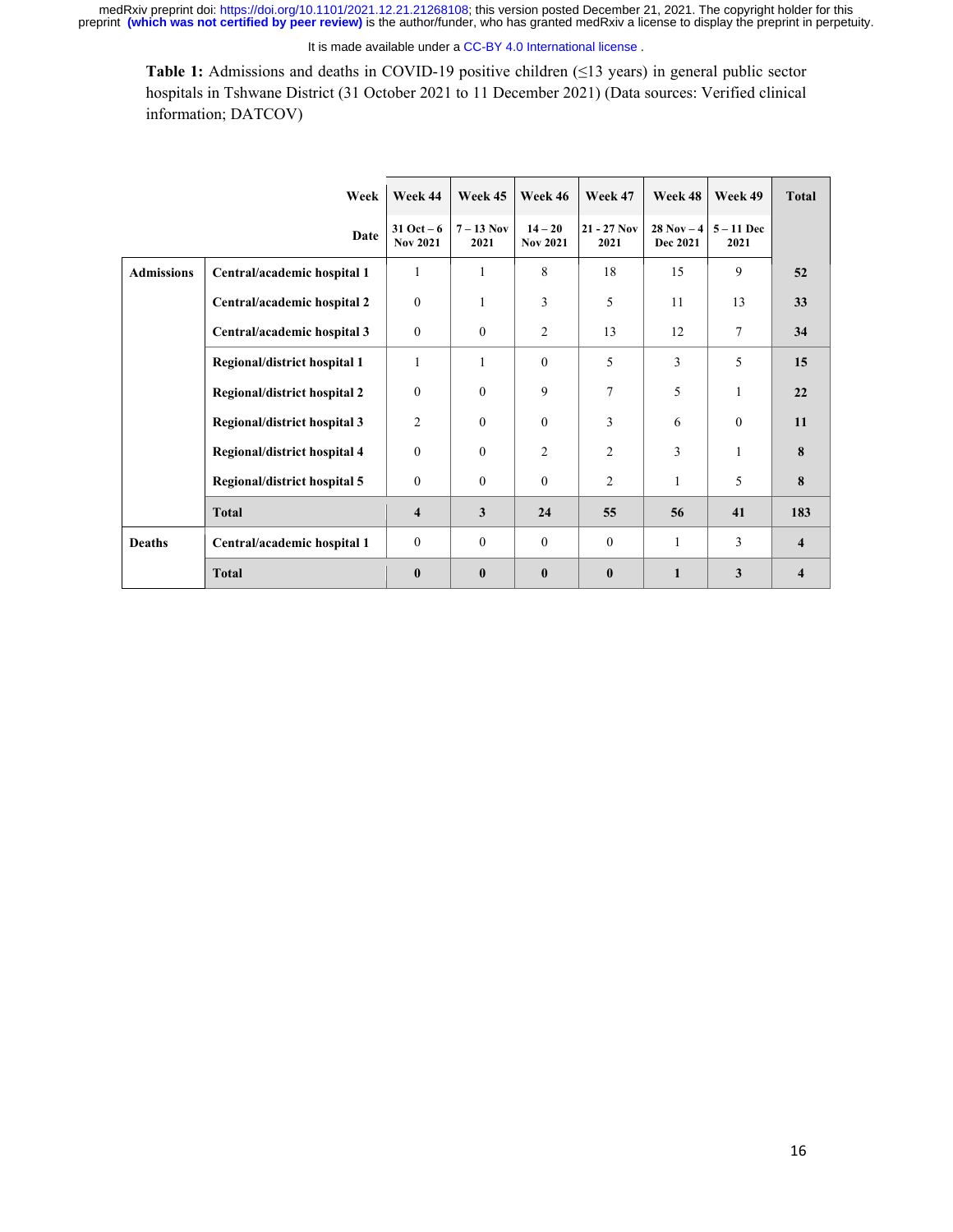**Table 2:** Clinical features of 139 children (≤13 years) with COVID-19 who were admitted between 31 October 2021 and 11 December 2021 to public sector hospitals in the Tshwane District (clinically verified information)

| Age (in years)                                | Mean (SD) (range)                                                                                                                                                         | $4.2(4.1)(0-13.5)$ |  |
|-----------------------------------------------|---------------------------------------------------------------------------------------------------------------------------------------------------------------------------|--------------------|--|
| Age group                                     | $<$ 1 year                                                                                                                                                                | 48 $(34.3\%)$      |  |
|                                               | 1-4 years                                                                                                                                                                 | 39 $(28.1\%)$      |  |
|                                               | 5-9 years                                                                                                                                                                 | 34 $(24.5\%)$      |  |
|                                               | $10-14$ years                                                                                                                                                             | $18(12.9\%)$       |  |
| Gender                                        | Male                                                                                                                                                                      | 78 $(56.1\%)$      |  |
|                                               | Female                                                                                                                                                                    | 61 $(43.9\%)$      |  |
| Presenting features*<br>(multiple presenting  | Fever                                                                                                                                                                     | 58 $(46.8\%)$      |  |
| features possible)                            | Cough                                                                                                                                                                     | 50 $(40.3\%)$      |  |
|                                               | Vomiting                                                                                                                                                                  | $30(24.2\%)$       |  |
|                                               | Shortness of breath/ Difficulty in breathing                                                                                                                              | 28(22.5%)          |  |
|                                               | Diarrhoea                                                                                                                                                                 | $25(20.2\%)$       |  |
|                                               | Convulsions                                                                                                                                                               | $25(20.2\%)$       |  |
|                                               | Headache                                                                                                                                                                  | $7(5.6\%)$         |  |
|                                               | Skin rash                                                                                                                                                                 | $4(3.2\%)$         |  |
|                                               | Other (Body aches, painful joints, etc.)                                                                                                                                  | $4(3.2\%)$         |  |
| <b>Duration of symptoms</b><br>(days)         | Mean (SD) (range)                                                                                                                                                         | $1.7(2.5)(1-14)$   |  |
| Comorbidities**                               | None                                                                                                                                                                      | 45 $(39.5\%)$      |  |
|                                               | Haematological/ oncological disease                                                                                                                                       | $7(6.1\%)$         |  |
|                                               | HIV-exposed child                                                                                                                                                         | $6(5.3\%)$         |  |
|                                               | Diabetes mellitus type 1                                                                                                                                                  | $6(5.3\%)$         |  |
|                                               | Cardiac disease                                                                                                                                                           | $4(3.5\%)$         |  |
|                                               | HIV-infected child                                                                                                                                                        | $4(3.5\%)$         |  |
|                                               | Cerebral palsy                                                                                                                                                            | $2(1.8\%)$         |  |
|                                               | Asthma                                                                                                                                                                    | $1(0.8\%)$         |  |
|                                               | Various (including neonatal jaundice & sepsis, epilepsy,<br>tuberculosis, neurosurgical conditions, burn wounds,<br>other paediatric surgical and orthopaedic conditions) | $39(34.2\%)$       |  |
| COVID-19 diagnosis in<br>relation to hospital | COVID-19 was primary clinical diagnosis                                                                                                                                   | 58 $(43.6\%)$      |  |
| admission***                                  | COVID-19 was a contributory diagnosis                                                                                                                                     | $25(18.8\%)$       |  |
|                                               | Incidental COVID-19 diagnosis                                                                                                                                             | 50 $(37.6%)$       |  |